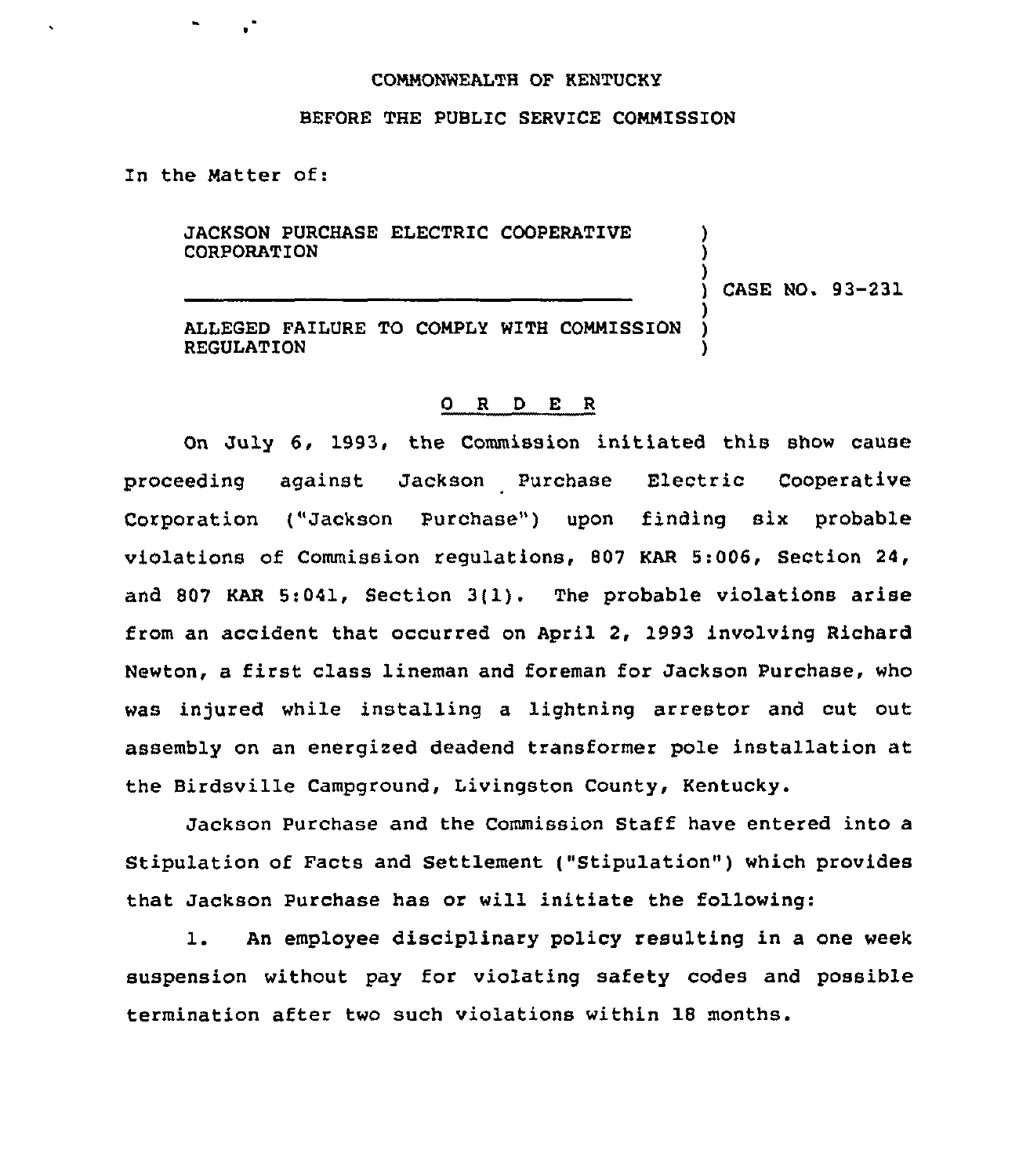2. <sup>A</sup> "tailgate" program whereby the supervisor and his crew must meet and discuss applicable safety procedures before starting any project.

3. Expansion of their monthly safety meetings to include discussion of the safety code as adopted by Jackson Purchase.

4. The payment of a civil penalty in the amount of \$1,500.

In determining whether the results of the Stipulation are in the public interest and are reasonable, the Commission has taken into consideration the comprehensive nature of the Stipulation and the amount of the penalty to be paid. Based on the evidence of record and being advised, the Commission hereby finds that the Stipulation is in accordance with the law and does not violate any regulatory principle. The Stipulation is the product of serious arms-length negotiations among capable, knowledgeable participants, is in the public interest and results in a reasonable resolution of all issues and charges pending in this case.

IT IS THEREFORE ORDERED that:

1. The Stipulation, attached hereto and incorporated herein as Appendix A, be and it hereby is adopted and approved in its entirety as a complete resolution of all issues and charges in this case.

2. Jackson Purchase shall pay a civil penalty of 51,500 and the check that has been tendered is hereby accepted.

3. This case be and it hereby is closed.

$$
-2 -
$$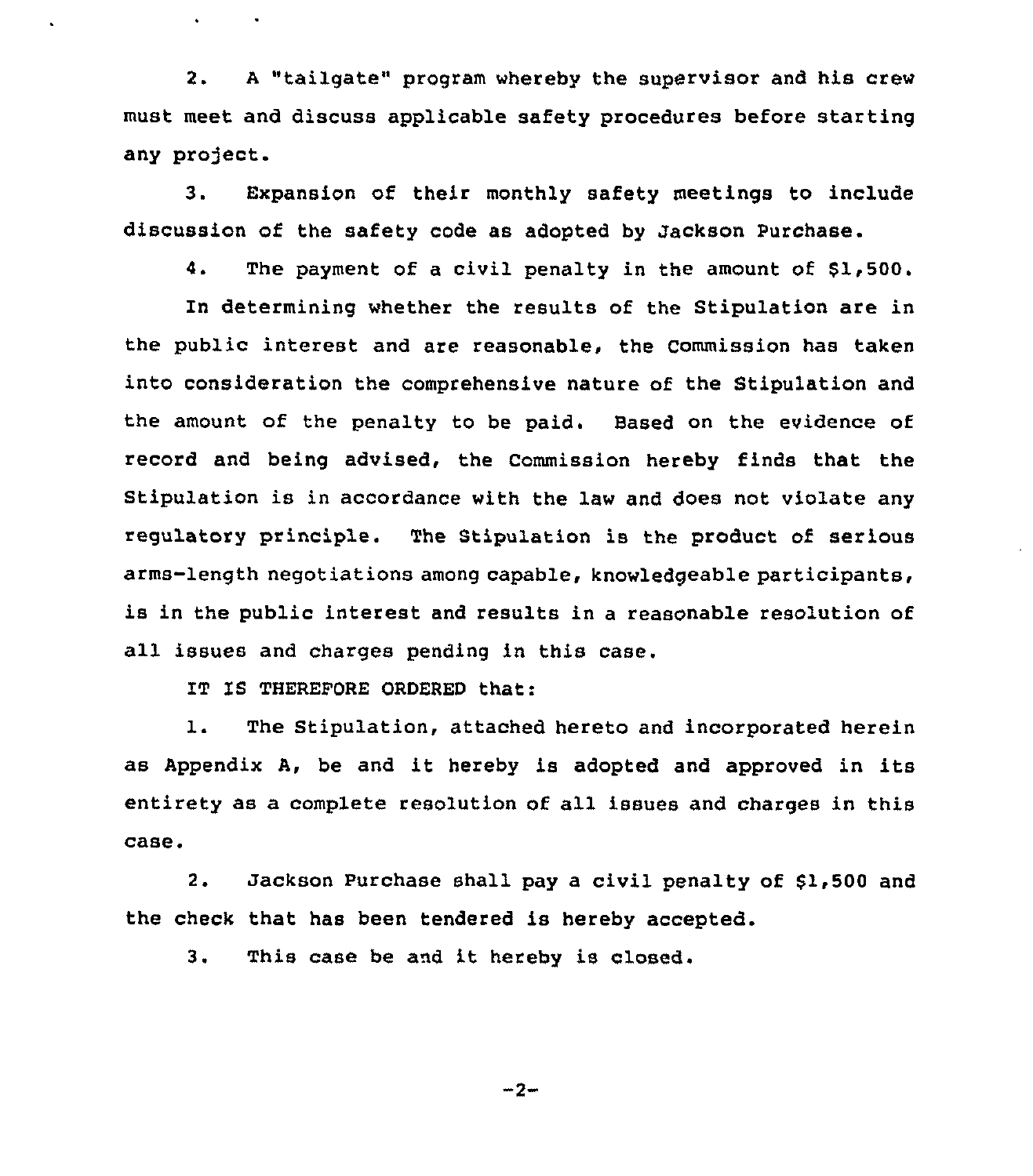Done at Frankfort, Kentucky, this 21st day of March, 1994.

 $\frac{\sum_{i} \sum_{i} d(\mu_i)}{\sum_{i} \sum_{i} d(\mu_i)}$ Palenty d Vice Chaitmah

Commigsioner Breartist

ATTEST:

Executive Director

 $\bullet$ 

 $\bullet$ 

 $\ddot{\phantom{0}}$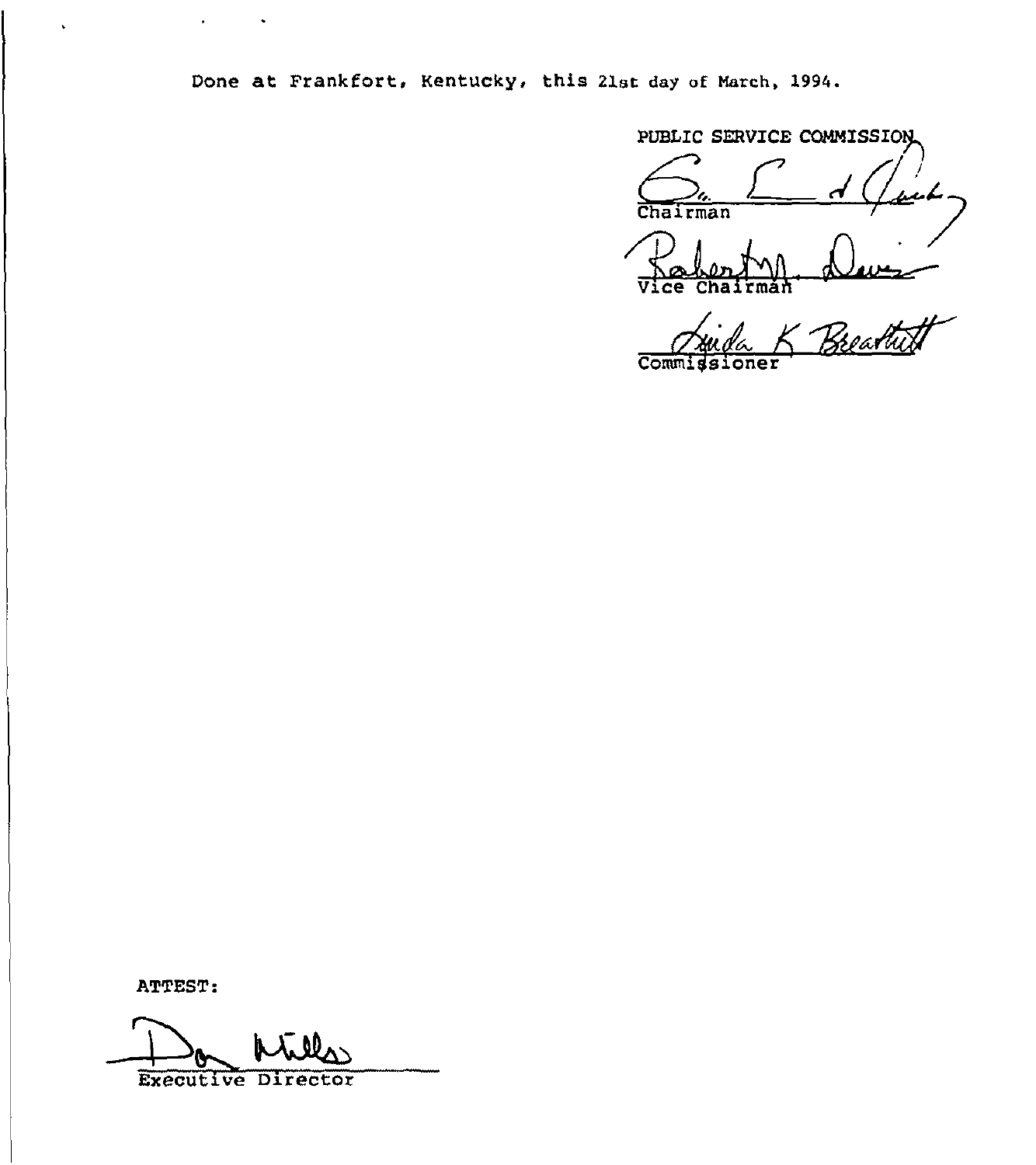# APPENDIX TO AN ORDER OF THE KENTUCKY PUBLIC SERVICE COMMISSION IN CASE NO. 93-231 DATED March 21, 1994

## COMMONWEALTH OF KENTUCKY

#### BEFORE TBE PUBLIC SERVICE COMMISSION

In the Matter of:

JACKSON PURCHASE ELECTRIC COOPERATIVE CORPORATION

) CASE NO. 93-231

) ) )

)

ALLEGED FAILURE TO COMPLY WITH COMMISSION ) **REGULATION** 

# STIPULATION OF FACTS AND SETTLEMENT

Jackson Purchase Electric Cooperative Corporation ("Jackson Purchase") and the Public Service Commission Staff hereby agree, as. of the date last set forth below, that this case be submitted to the Public Service Commission ("Commission") for acceptance and approval of the following stipulation of facts and settlement.

Jackson Purchase is a Kentucky corporation, organired under the provisions of KRS 279.010 and 279.210, which owns and operates facilities used in the distribution of electricity to the public for compensation for light, heat, power, and other uses.

On April 2, 1993, Mr. Richard Newton, first class lineman and foreman for Jackson Purchase, was installing a lightning arrestor and cutout assembly on an energized dead end transformer pole installation at the Birdsville Campground, Livingston County, Kentucky. While performing this work in his bucket truck, Mr. Newton contacted a 7.2 KV energized installation, resulting in burns to his right hand and left elbow.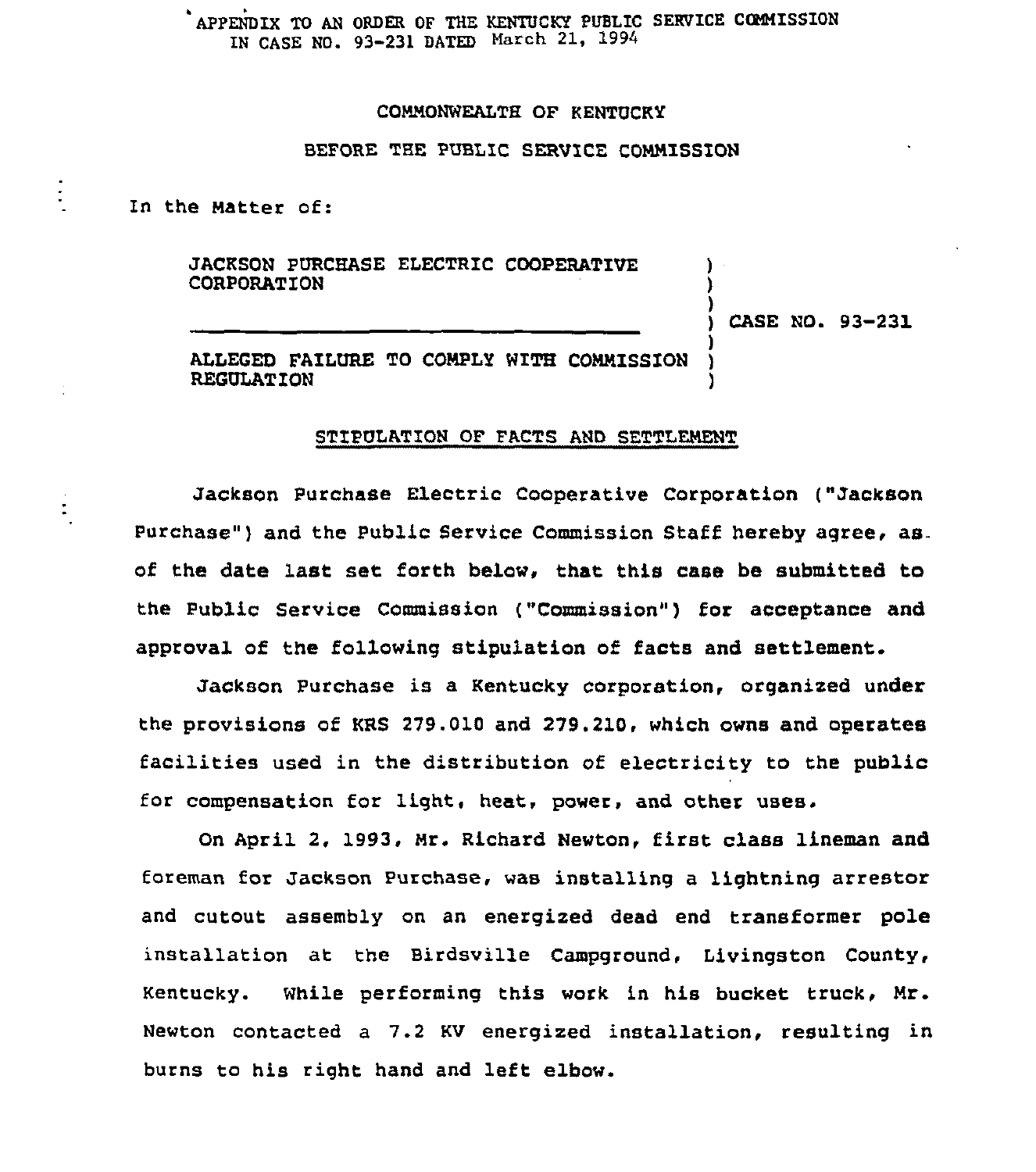At the time of the accident, Mr. Newton: a) was not wearing rubber gloves, although such personal protective equipment was provided and available to him; b) had not grounded his bucket truck although the requisite grounding equipment had been provided and was available to him; c) had not placed any protective rubber equipment on the dead end transformer installation, although such personal protective equipment had been provided to him and was available for use; and d) was the individual in charge with responsibility for the work to be performed at this job.

At all times pertinent hereto, Jackson Purchase owned the facilities upon which Mr. Newton was working and Mr. Newton was working within the scope of his employment with Jackson Purchase.

È,

By Order dated July 6, 1993, the Commission initiated this. investigation to determine whether Jackson Purchase should be. subject to the penalties prescribed in KRS 278.990 for six probable violations: hree under 807 KAR 5:006, Section 24, which requires each utility to adopt and execute a safety program which in this instance is the American Public power Association Safety Manual, Eighth Edition ("APPA"); and three under 807 KAR 5:041, Section 3(1), which requires each electric utility to construct and maintain its plant in accordance with the National Electric Safety Code, ANSI C-2 1990 Edition ("NESC"). Specifically, the following probable violations were noted:

- 1. MESC Section 42, 42H, employee's failure to use personal protective equipment;
- 2. NESC Section 42, 420H, employee's failure to use protective devices;

 $-2-$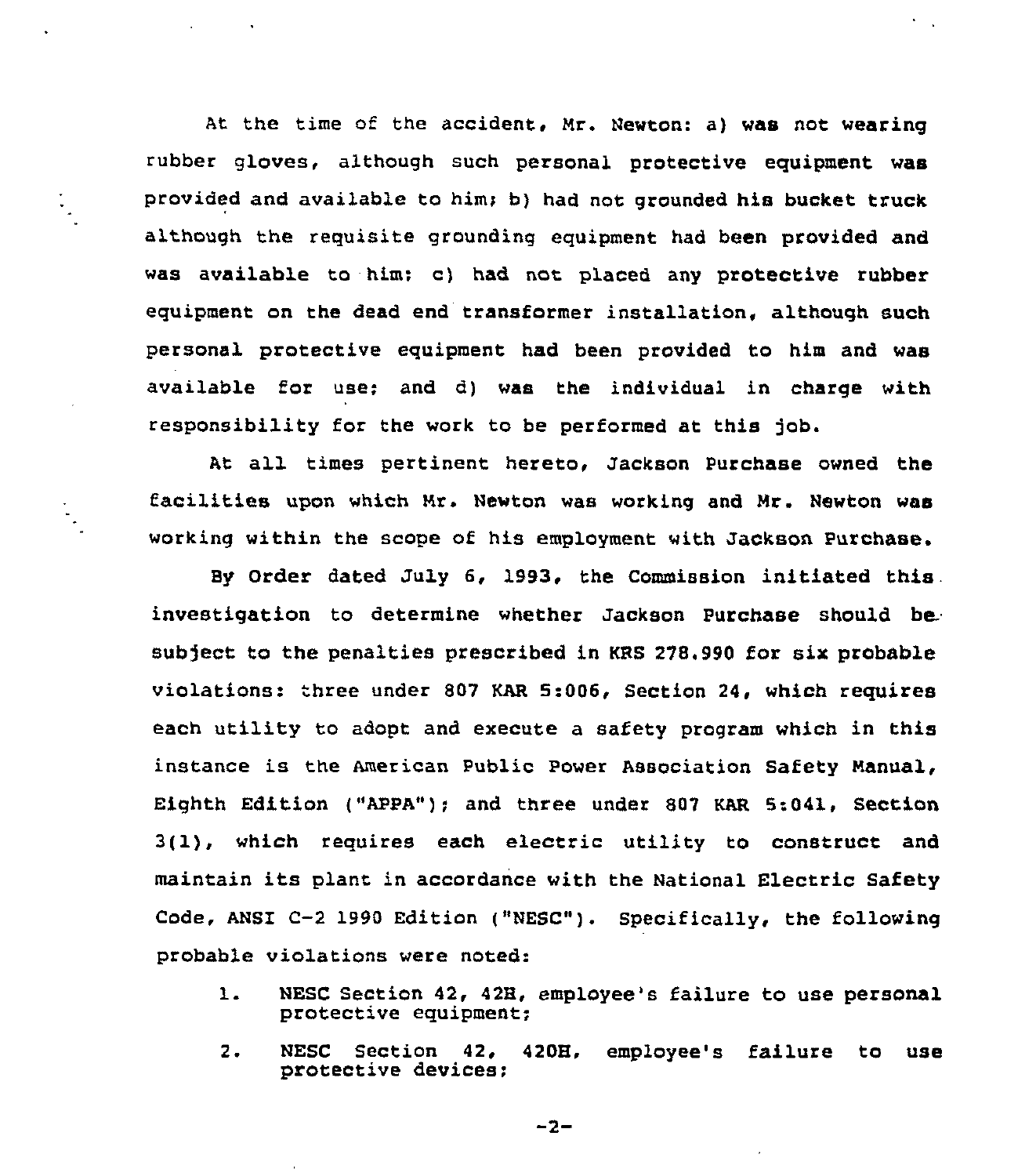- $3.1$ MESC Section 42. 421A.1 and 421A.2, failure of the Person in charge to adopt such precautions that are within his authority to prevent accidents and ensure that safety rules and operating procedures are observed:
- 4. APPA Section 3, 311v, failure to properly ground an aerial bucket truck working adjacent to energized primary lines:
- 5. APPA Section 5, 502b, failure to utilize rubber protective equipment when work is to be done on or near energized lines: and
- 6. APPA Section 5, 504d(1). employee's failure to wear rubber gloves while working within falling or reaching distance of installations that are energized.

Jackson Purchase filed a response to the Commission's Show Cause Order on July 27, 1993. Jackson Purchase admits that Mr; Newton was not wearing rubber gloves at the time the accident occurred, but contends that this omission constitutes only one violation of the Commission's regulations rather than three- as cited in the July 6, 1993 Order. Jackson Purchase also admits that: 1) Mr. Newton did not ground his bucket truck while working at this location; and 2) Mr. Newton did not adopt such precautions as were within his authority to prevent this accident and he did not see that the safety rules and operating procedures were observed.

È,

Jackson purchase's adoption of the AppA as its safety program complies with the requirements of 807 KAR 5:006, Section 24. Jackson purchase provided Mr. Newton with all the requisite equipment to perform his work at this installation without injury, and Mr. Newton possessed the mental faculties and had been provided

-3-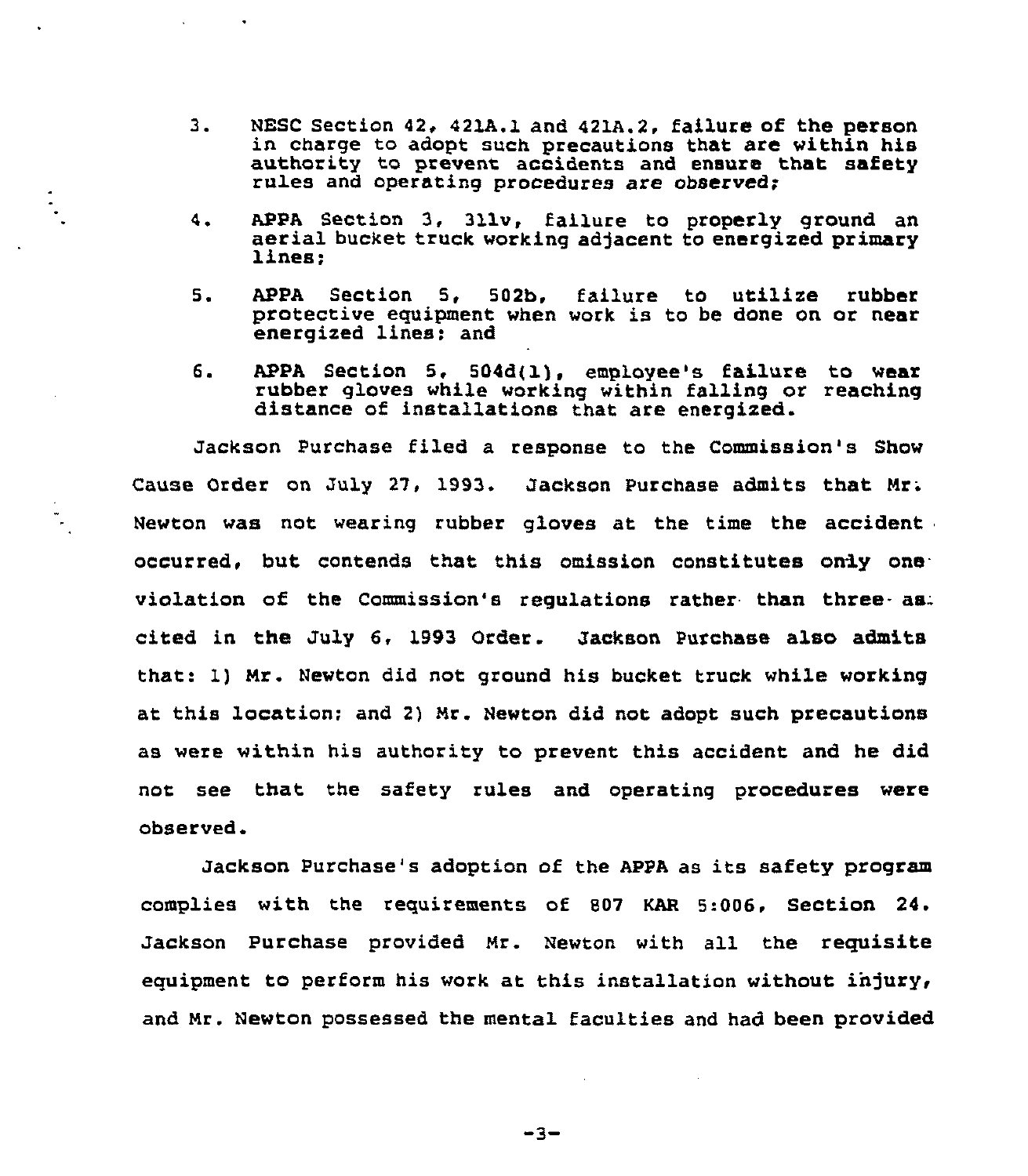sufficient training to perform his duties in a safe and workman like manner.

In response to the accident involving Hr. Newton, Jackson Purchase has implemented or will implement the following procedures in an effort to decrease work related accidents in its work force:

1. An employee disciplinary policy has been instituted. Pursuant to this policy, an employee violating applicable safety codes shall be suspended for one week without pay. Any employee committing two such violations within an 18 month period shall be subject to termination. As part of this policy, unannounced inspections of the work place shall be performed by management in an effort to.note the occurrence of safety violations.

2. A. "tail gate" policy has been instituted whereby the supervisor and his crew must meet and discuss applicable safety procedures before starting any project.

3. Discussion and review of the APPA shall be implemented as part of its monthly safety meetings.

Jackson purchase agrees that it shall pay <sup>a</sup> civil penalty in the amount of \$1,500 as a full and complete resolution of all charges pendinq against it in this case. Jackson Purchase denies that it has committed willful violations of KRS Chapter <sup>278</sup> or the regulations promulgated pursuant thereto. Jackson Purchase's agreement to pay the civil penalty herein provided shall not constitute an admission of liability but is simply a means of

 $-4-$